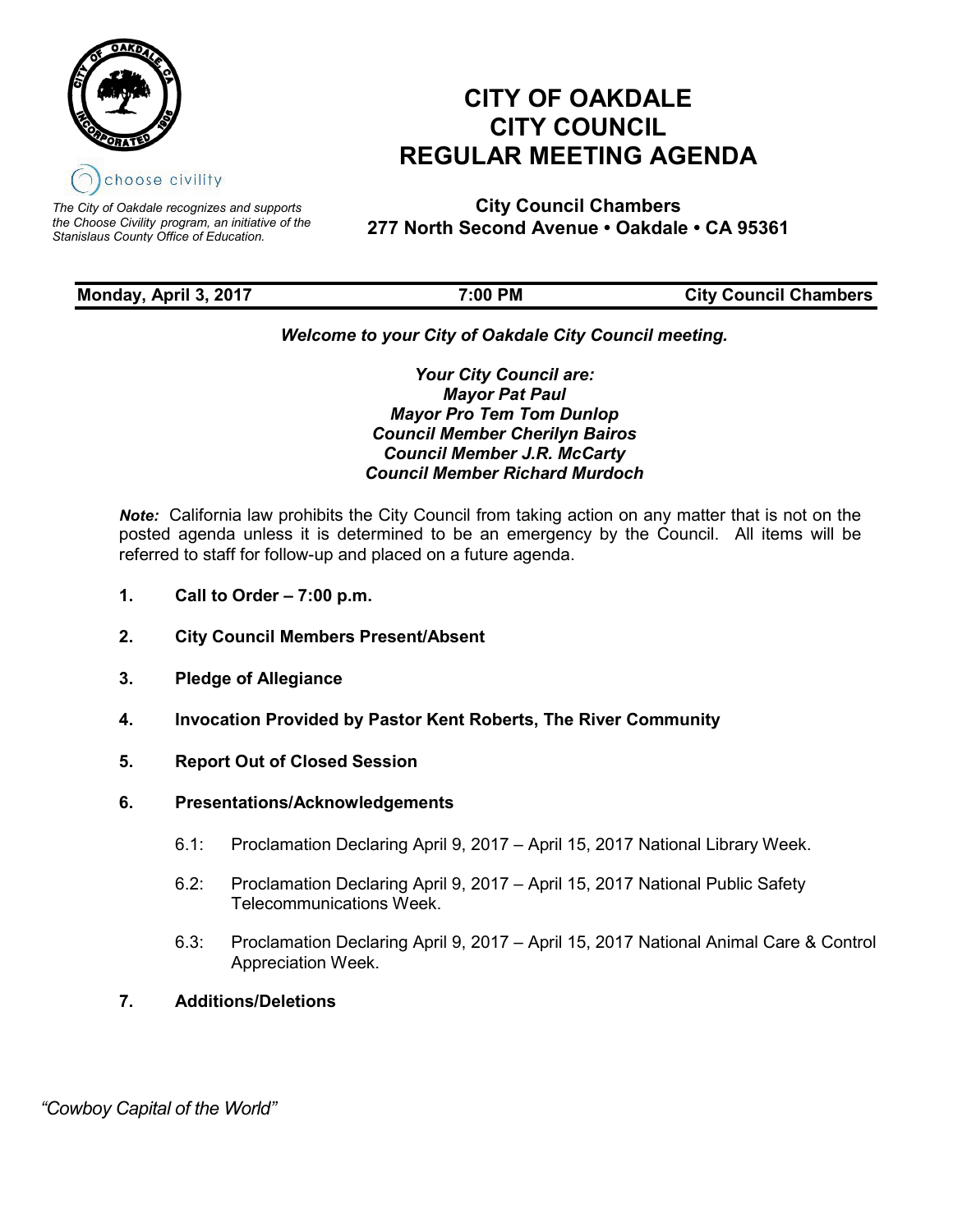

#### **Next City Council Resolution: 2017-030 Next Ordinance: 1246**

#### **8. Public Comments**

*This is the time set aside for citizens to address the City Council on issues within the City Council's jurisdiction that are not on the posted agenda this evening. The Mayor will ask for a show of hands of those individuals present who wish to address the Council. Individual speakers are asked to keep spoken comments within a five-minute duration, although this time limit may be modified based on the number of people who indicate their desire to address the Council. California law prohibits the City Council from taking action on any item not appearing on the posted agenda except that Council may refer the matter to staff for follow-up or request it be placed on a future agenda.*

#### **9. Appointment to Boards and Commissions**

- 9.1: Consider Appointment of Chris Kinney to the Planning Commission.
- 9.2: Consider Appointment of Amy Velasco to the Planning Commission.

# **10. City Council Consent Agenda**

The consent agenda is comprised of Items 10.1 through 10.8. Unless there is discussion by a member of the audience/Council they may be approved in one motion.

- 10.1: Special City Council Meeting Minutes of March 13, 2017.
- 10.2: Regular City Council Meeting Minutes of March 20, 2017.
- 10.3: Receive and File the Warrant List for the period of March 16, 2017 to March 28, 2017.
- 10.4: Waive Readings of Ordinances/Resolutions except by Title.
- 10.5: Adopt Resolution 2017-\_\_\_, a Resolution of the City Council of the City of Oakdale Approving Public Services Director Appointment, Ratifying Employment Agreement and Authorizing Execution of Agreement.
- 10.6: Adopt Resolution 2017- , a Resolution of the City Council of the City of Oakdale Authorizing Application for Fiscal Year (FY) 2016/2017 Local Transportation Funds (LTF) Claim.
- 10.7: By Minute Order Reject Claim for Damages Submitted by June Newman.
- 10.8: Adopt Resolution 2017-\_\_\_, a Resolution of the City Council of the City of Oakdale Declaring Property Surplus and Authorizing Wastewater Treatment Plant Staff to Dispose of Surplus Property by Public Auction, Sale or other Method.

# **11. Public Hearings**

11.1: Continued Public Hearing from March 20, 2017 to Consider Water Rate Adjustments. Notice mailed by United States Postal Service to Ratepayers on February 6, 2017.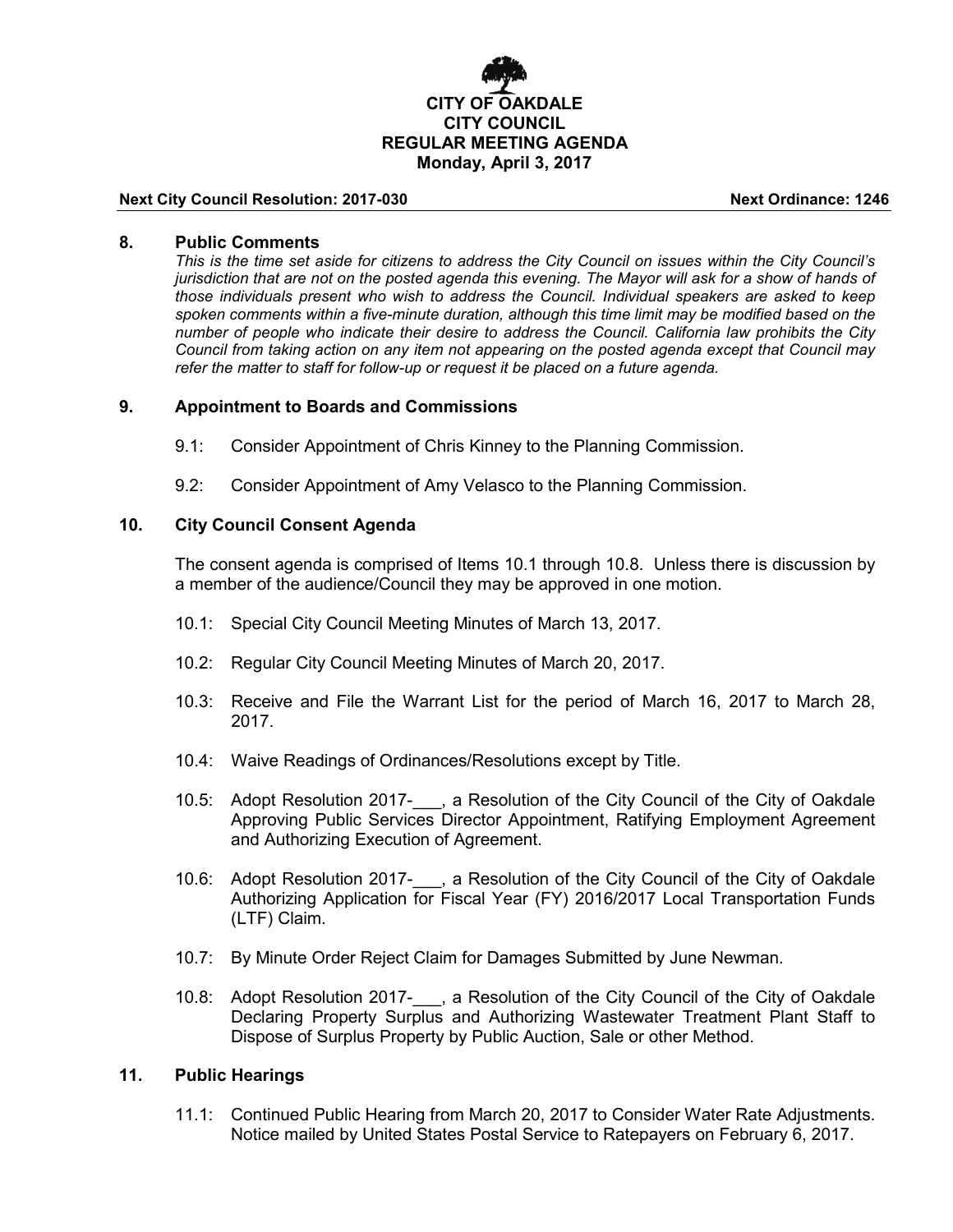

#### **Next City Council Resolution: 2017-030 Next Ordinance: 1246**

Recommended Actions:

- 1) Open Public Hearing and Receive and Accept Public Comment and Protests to the Rate Increases; and,
- 2) Close Public Hearing and Provide the City Clerk Time to Review and Validate the Protest Votes.

# **12. Staff Reports**

12.1: Consider a Resolution of the City of Oakdale City Council Authorizing the Award of a Contract for the Secondary Clarifier Recoating Project to Crown Painting, Inc. in the amount of \$56,500 which includes a 10% Contingency as well as \$10,000 for Inspections to be funded from Sewer Capital Replacement Fund 621 (CP1702).

Recommended Action: Adopt Resolution 2017-\_\_\_, a Resolution of the City of Oakdale City Council Authorizing the Award of a Contract for the Secondary Clarifier Recoating Project to Crown Painting, Inc. in the amount of \$56,500 which includes a 10% Contingency as well as \$10,000 for Inspections to be funded from Sewer Capital Replacement Fund 621 (CP1702).

12.2: Consider a Resolution of the City of Oakdale City Council Approving an Amendment to the 2017 Street Overlay Project to include the Road Segments of Lee Avenue from F Street to Poplar Street and Pontiac Street from Oak Avenue to Lee Avenue and appropriating \$900,000 in Future Measure L Funds for the Project.

Recommended Action: Adopt Resolution 2017-\_\_\_, a Resolution of the City of Oakdale City Council Approving an Amendment to the 2017 Street Overlay Project to include the Road Segments of Lee Avenue from F Street to Poplar Street and Pontiac Street from Oak Avenue to Lee Avenue and appropriating \$900,000 in Future Measure L Funds for the Project.

12.3: Consider a Resolution of the City of Oakdale City Council Opposing AB 199 (Chu).

Recommended Action: Adopt Resolution 2017- , a Resolution of the City of Oakdale City Council Opposing AB 199 (Chu).

# **13. City Manager's Report**

- **14. City Council Items**
- **15. Adjournment**